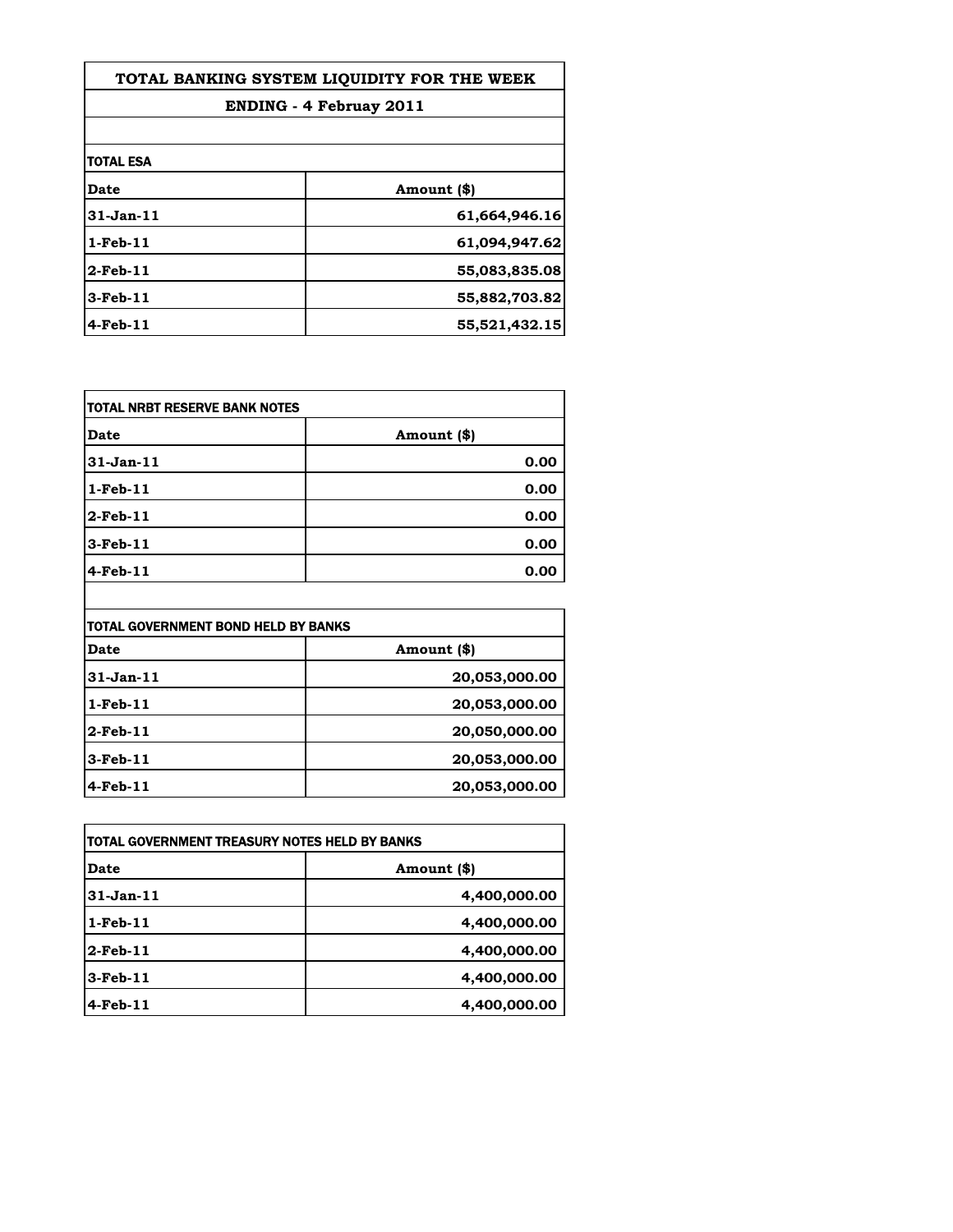| TOTAL BANKING SYSTEM LIOUIDITY FOR THE WEEK |               |
|---------------------------------------------|---------------|
| <b>ENDING - 11 Februay 2011</b>             |               |
|                                             |               |
| <b>TOTAL ESA</b>                            |               |
| Date                                        | Amount (\$)   |
| 7-Feb-11                                    | 55,168,513.18 |
| 8-Feb-11                                    | 54,987,877.35 |
| 9-Feb-11                                    | 54,757,051.01 |
| $10$ -Feb $-11$                             | 56,026,883.04 |
| 11-Feb-11                                   | 55,634,284.03 |

| <b>TOTAL NRBT RESERVE BANK NOTES</b> |             |
|--------------------------------------|-------------|
| Date                                 | Amount (\$) |
| $7$ -Feb-11                          | 0.00        |
| $8$ -Feb-11                          | 0.00        |
| $9$ -Feb-11                          | 0.00        |
| 10-Feb-11                            | 0.00        |
| $11$ -Feb-11                         | 0.00        |

| TOTAL GOVERNMENT BOND HELD BY BANKS |               |
|-------------------------------------|---------------|
| Date                                | Amount (\$)   |
| $7$ -Feb-11                         | 20,053,000.00 |
| 8-Feb-11                            | 20,053,000.00 |
| $9$ -Feb- $11$                      | 20,050,000.00 |
| $10$ -Feb- $11$                     | 20,053,000.00 |
| $11$ -Feb- $11$                     | 20,053,000.00 |

| TOTAL GOVERNMENT TREASURY NOTES HELD BY BANKS |              |
|-----------------------------------------------|--------------|
| Date                                          | Amount (\$)  |
| $7$ -Feb-11                                   | 4,400,000.00 |
| $8$ -Feb-11                                   | 4,400,000.00 |
| $9$ -Feb- $11$                                | 4,400,000.00 |
| $10$ -Feb- $11$                               | 4,400,000.00 |
| $11$ -Feb- $11$                               | 4,400,000.00 |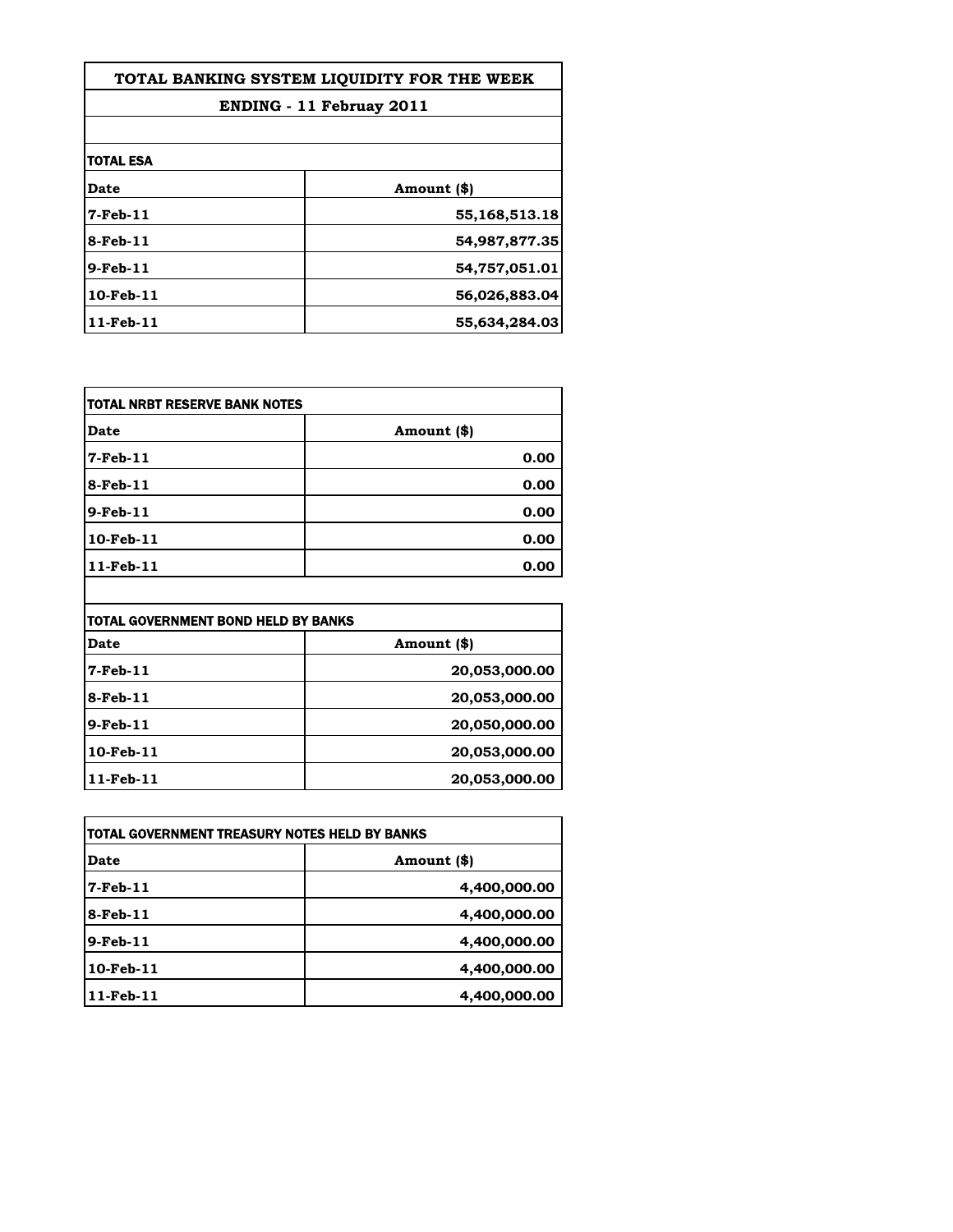| TOTAL BANKING SYSTEM LIOUIDITY FOR THE WEEK<br><b>ENDING - 18 Februay 2011</b> |               |
|--------------------------------------------------------------------------------|---------------|
|                                                                                |               |
| <b>TOTAL ESA</b>                                                               |               |
| Date                                                                           | Amount (\$)   |
| 14-Feb-11                                                                      | 55,801,157.65 |
| 15-Feb-11                                                                      | 57,033,767.22 |
| 16-Feb-11                                                                      | 57,780,767.21 |
| 17-Feb-11                                                                      | 57,793,772.06 |
| 18-Feb-11                                                                      | 53,977,953.46 |

| <b>TOTAL NRBT RESERVE BANK NOTES</b> |             |
|--------------------------------------|-------------|
| <b>Date</b>                          | Amount (\$) |
| 14-Feb-11                            | 0.00        |
| 15-Feb-11                            | 0.00        |
| $16$ -Feb- $11$                      | 0.00        |
| 17-Feb-11                            | 0.00        |
| 18-Feb-11                            | 0.00        |

| TOTAL GOVERNMENT BOND HELD BY BANKS |               |
|-------------------------------------|---------------|
| Date                                | Amount (\$)   |
| $14$ -Feb- $11$                     | 20,053,000.00 |
| 15-Feb-11                           | 20,053,000.00 |
| 16-Feb-11                           | 20,050,000.00 |
| $17$ -Feb $-11$                     | 20,053,000.00 |
| 18-Feb-11                           | 20,053,000.00 |

| TOTAL GOVERNMENT TREASURY NOTES HELD BY BANKS |              |
|-----------------------------------------------|--------------|
| Date                                          | Amount (\$)  |
| 14-Feb-11                                     | 4,400,000.00 |
| $15$ -Feb- $11$                               | 4,400,000.00 |
| 16-Feb-11                                     | 4,400,000.00 |
| $17$ -Feb- $11$                               | 4,400,000.00 |
| 18-Feb-11                                     | 4,400,000.00 |